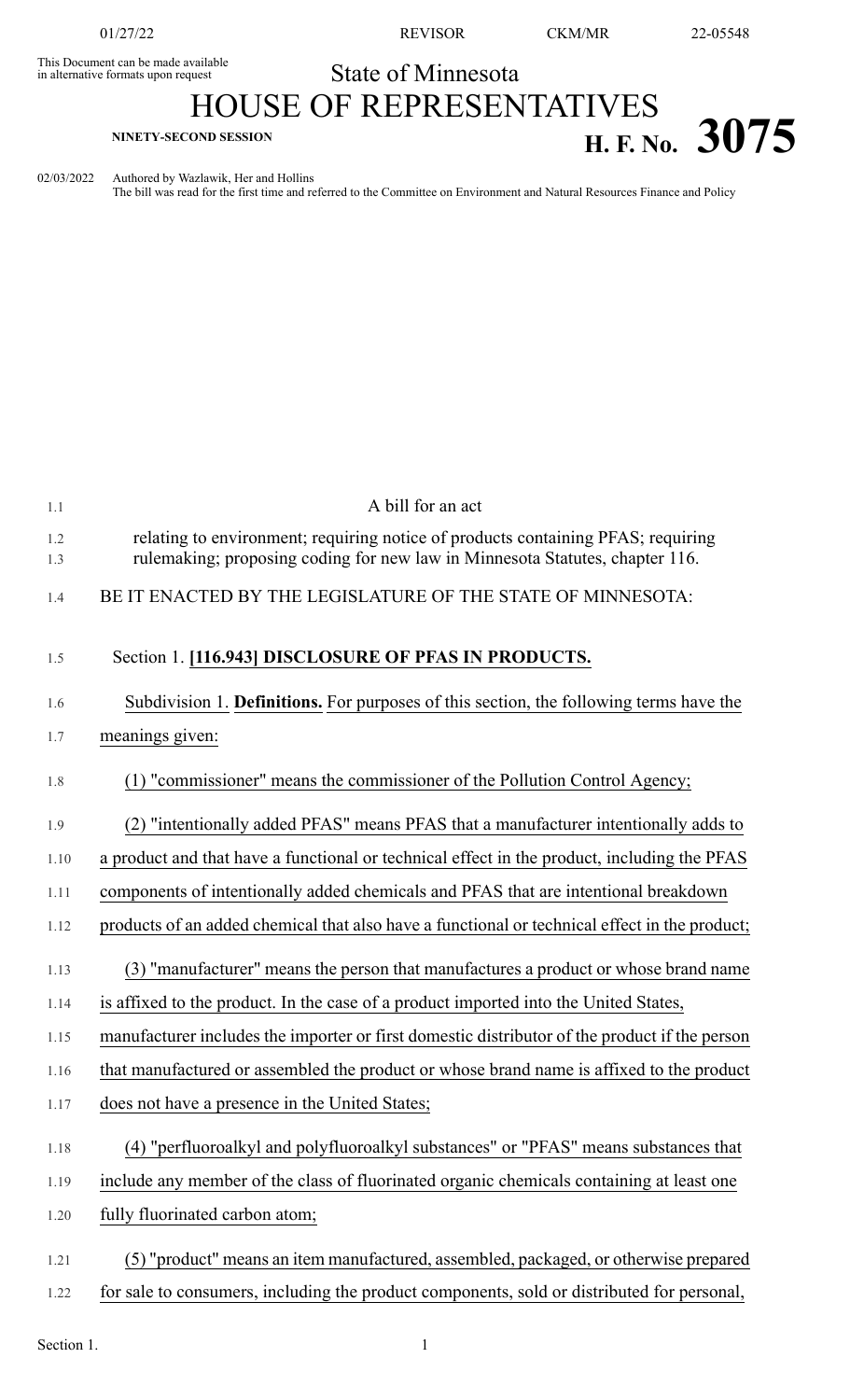| 2.1  | residential, commercial, or industrial use, including for use in making other products. Product |
|------|-------------------------------------------------------------------------------------------------|
| 2.2  | does not mean used products offered for sale or resale; and                                     |
| 2.3  | (6) "product component" means an identifiable component of a product, regardless of             |
| 2.4  | whether the manufacturer of the product is the manufacturer of the component.                   |
| 2.5  | Subd. 2. Notice required. (a) Except as provided under subdivision 3 and rules adopted          |
| 2.6  | under subdivision 4, a manufacturer of a product for sale in the state that contains            |
| 2.7  | intentionally added PFAS must submit to the commissioner a written notice that includes:        |
| 2.8  | $(1)$ a brief description of the product;                                                       |
| 2.9  | (2) the function served by PFAS in the product, including in any product components;            |
| 2.10 | (3) the amount of each of the PFAS, identified by its Chemical Abstracts Service Registry       |
| 2.11 | number, in the product, reported as an exact quantity determined using commercially             |
| 2.12 | available analytical methods or as falling within a range approved for reporting purposes       |
| 2.13 | by the commissioner;                                                                            |
| 2.14 | (4) the name and address of the manufacturer and the name, address, and telephone               |
| 2.15 | number of a contact person for the manufacturer; and                                            |
| 2.16 | (5) any other information, as required by rule adopted by the commissioner, necessary           |
| 2.17 | to implement this section.                                                                      |
| 2.18 | (b) This subdivision does not apply to the sale or resale of used products.                     |
| 2.19 | Subd. 3. Commissioner's authority. (a) The commissioner may waive all or part of the            |
| 2.20 | notice requirement under subdivision 2 if the commissioner determines that substantially        |
| 2.21 | equivalent information is already publicly available.                                           |
| 2.22 | (b) The commissioner may enter into an agreement with one or more other states or               |
| 2.23 | political subdivisions of a state to collect notices and may accept notices to a shared system  |
| 2.24 | as meeting the notice requirement under subdivision 2.                                          |
| 2.25 | (c) The commissioner may extend the deadline for a manufacturer to submit the notice            |
| 2.26 | under subdivision 2 if the commissioner determines that more time is needed by the              |
| 2.27 | manufacturer to comply.                                                                         |
| 2.28 | Subd. 4. Rulemaking. The commissioner must adopt rules to implement this section.               |
| 2.29 | The rules:                                                                                      |
| 2.30 | (1) may prioritize products subject to subdivision 2 based on the products that, in the         |
| 2.31 | commissioner's judgment, are most likely to cause contamination of the state's land or water    |
| 2.32 | resources;                                                                                      |

Section 1. 2